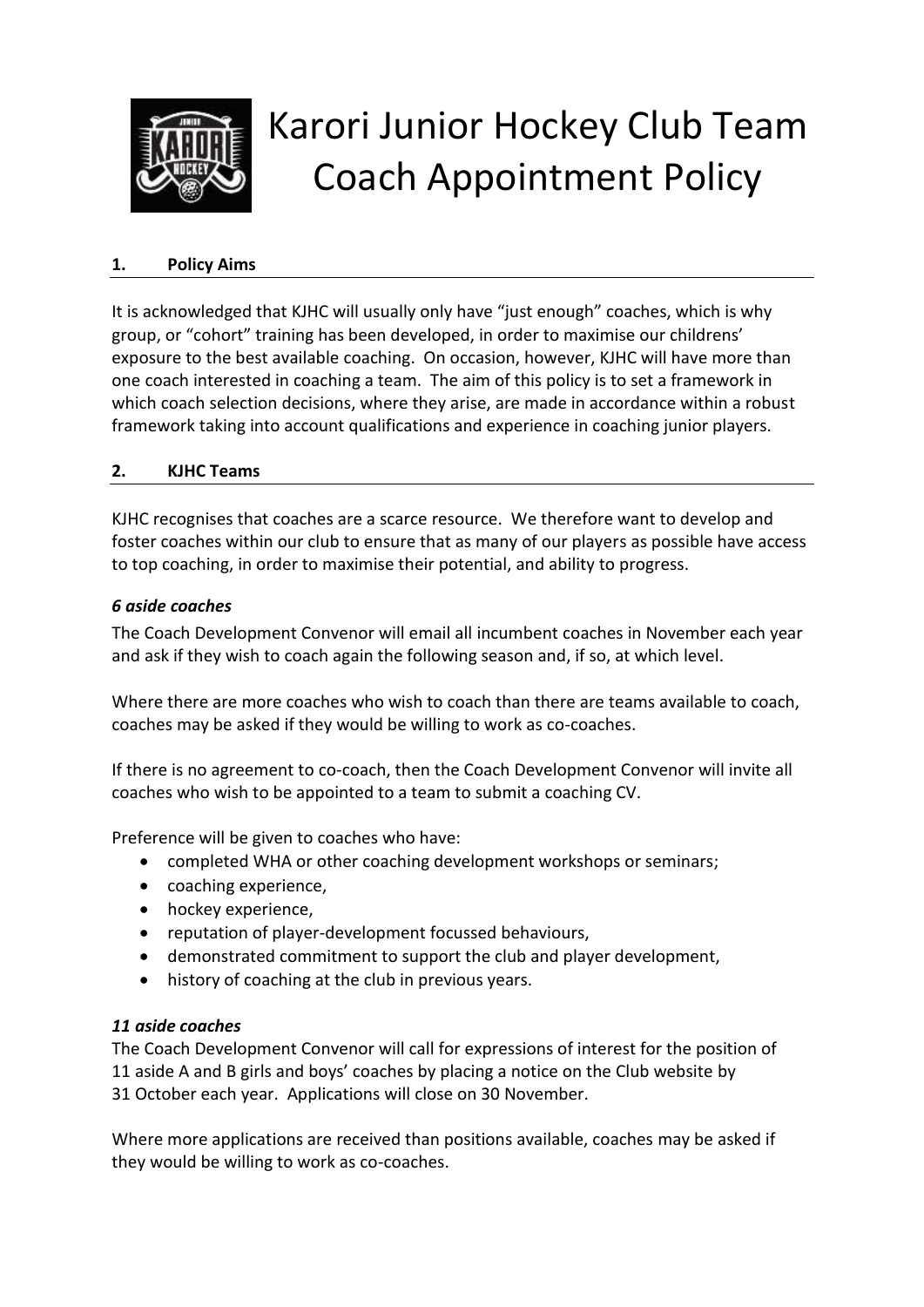If there is no agreement to co-coach, or the Coach Development Convenor decides that cocoaching would not be effective, then the Coach Development Convenor will invite the relevant coaches who wish to be appointed to submit a coaching CV.

In determining appointments, preference will be given to coaches who have:

- completed WHA or other coaching development workshops or seminars;
- coaching experience,
- hockey experience,
- reputation of player-development focussed behaviours,
- demonstrated commitment to support the club and player development,
- a history of coaching at the club,
- demonstrated understanding of the profile and needs at the athlete age group they wish to coach.

## **3. Inability to find a coach for a team or cohort**

If no expressions of interest are received, the Coach Development Convenor may at their discretion:

- (a) approach a person who fits the coach criteria as closely as possible to see if they would be willing to coach;
- (b) advertise for coaches on websites at: WHA, KJHC and Karori Hockey Club.

## **4. Payment for coaches**

KJHC works to ensure hockey is affordable for primary school children in our geographical area. KJHC is a 100% volunteer lead and run organisation.

KJHC principles of payments to coaches include:

- It is expected that all our coaches will provide their time free of charge.
- Where financially viable for the club the committee will look to offer coaches and their children access to merchandise and programmes (e.g. preseason) at cost.
- Any reasonable costs incurred by coaches (non-parents) to be able to participate in coaching e.g. public transport or babysitting costs, can be reimbursed at the discretion of the committee.
- The committee seeks to acknowledge coaches with a small gift at prize giving.

## **5. Conflicts of Interest**

If the Coach Development Convenor has a conflict of interest (for example because they have applied to be a coach and another person has also applied to coach the same team), and there is no clear distinction between the candidates based on the stated criteria, then the committee will appoint a panel of three persons to decide on the appointment.

## **6. Coach Code of Conduct**

All coach appointments are ratified by the committee. All coaches who elect to join our KJHC coaching community are required to agree to our Coach Code of Conduct.